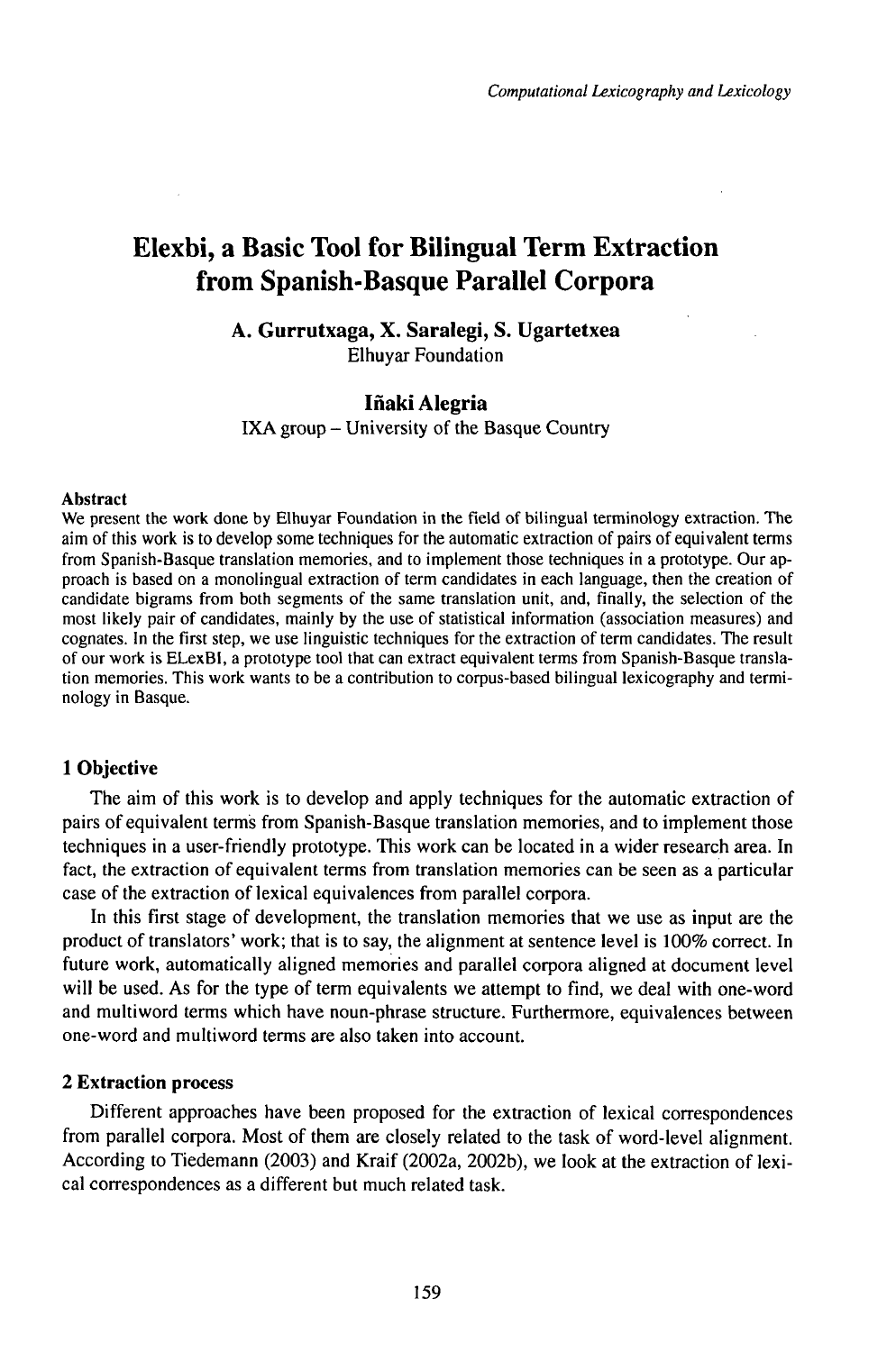The extraction strategy relies on the hypothesis that a given term has a single translation per corpus (Fung, 1998). As Somers points out (Somers, 2001), this condition is hardly fulfilled in real texts, but usually it is a good approach for many applications, specially in specialized domains. This hypothesis improves the precision of the extraction process because it helps blocking the indirect association that may occur. However, in a text where term variation is high the recall might be poorer. We will describe now the main steps of the methodology implemented.

#### *2.1 Monolingual extraction ofterm candidatesfor each Uinguage*

Extraction of Basque candidate terms is carried out by *Erauzterm,* a tool developed by Elhuyar and IXA (Alegria et al., 2004a, 2004b). *Erauzterm* uses linguistic and statistical techniques, and extracts NP structure candidates in their canonical (unflexioned) form, along with their morphosyntactic pattern, statistical measures and contexts. For the extraction of Spanish candidates, we use *Freeling* 2.1, an open source suite of language analyzers (Carreras et al., 2004). We chose an output based on a tree-structure of the sentence (Shallow Parsing), and we take as candidates all the noun phrases (<grup-nom>) from that tree. A problem we have identified is that only some prepositional phrases  $(\leq sp$ ) are attached to the NPs, while the rest are discarded. PP attachment is necessary to detect Spanish terms like *television por cable* or *conexión a Internet.* We have therefore attached all the <sp> elements to the preceding NP (even though we are aware of the amount of noise generated at this step).

As for the treatment of nested terms, *Erauzterm* decomposes maximal NPs into head and modifier, and selects them as candidates if they match a given pattern of the grammar. In the case of *Freeling,* we take the NPs that appear embedded in other NPs as candidate too. It has to be pointed out that a little imbalance occurs between monolingual extractions when bilingual candidates are generated, due to the different extraction criteria used by term-extractors.

### *2.2 Generation ofbilingual candidates*

In this step of the process we combine term candidates from both languages present in the same translation unit. The result is a set of pairs of term candidates or 'bigrams'. Those bigrams are stored in a relational database which includes, among others, data about one-toone candidate segments, LCSR, AM values... Nevertheless, at this point we don't calculate LCSR and AM values. Those calculations are made within the corresponding step of selection process that we will explain in the next section.

#### *2.3 Selection ofequivalents*

From the whole set of possible equivalent pairs, a selection algorithm chooses the 'best' ones. This is a 'greedy' algorithm that uses two heuristics and association measures to select and rank pairs of term candidates and it is based on *competitive linking* (Melamed, 2001) or *meilleur affectation biunivoque* (Kraif, 2002b). Firstly, we identify pairs of candidates in which the candidate of each segment is equal to the segment itself (or "one-to-one candidate segments"); for example, headings like *Extracción de terminología I Terminologia-erauzketa*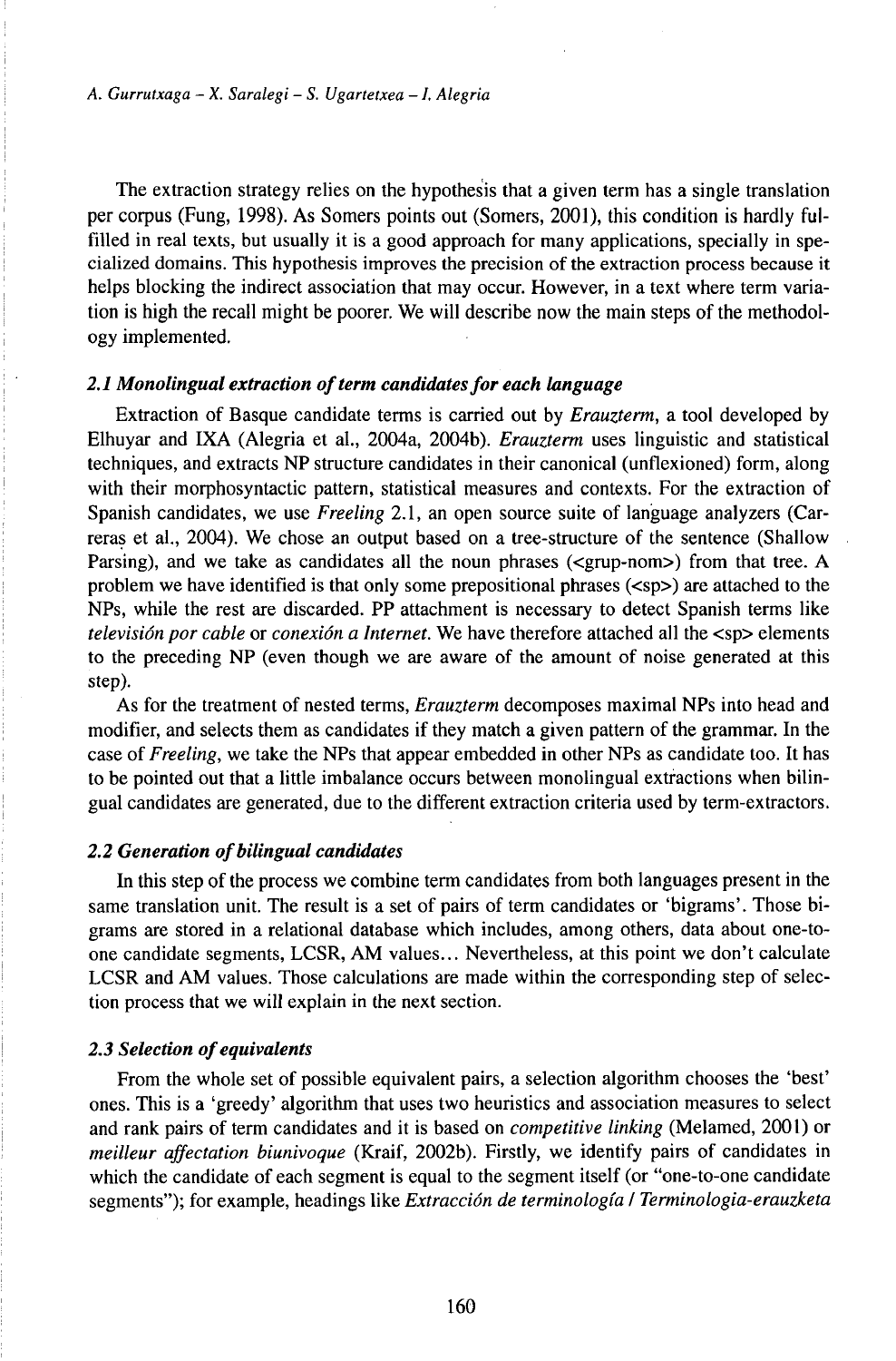("terminology extraction"); after that, we remove from the DB the rest of the bigrams which share a same equivalent. Secondly, we calculate LCSR for the remaining bigrams and identify the cognates whose  $LCSR > 0.8$ . For the calculation of LCRS among MW units, we have taken into account the component order: for example, the pair *Inteneteko konexio I conexión* a Internet ("Internet connection") has a low LCSR if both terms are taken as continuous strings. In order to reveal the real cognateness, we calculate the value of LCRS for the two MW candidates as the sum of the LCRS values for single components of maximal LCSR value. We remove the bigrams as in the previous step. Finally, AM like MI, LR, Dice and tscore are calculated for the remaining bigrams, and the 'best' candidates are selected.

# 3 User interface

The user interface is designed as a corpus navigator that offers the user the possibility of navigating through the results (list of equivalent terms) in their contexts (translation units). and to validate and export the correct equivalences. Different parameters can be chosen to display the results: several AMs, different thresholds (AM, frequency, number of candidates).



Figure 1. User interface

The user can validate the correct equivalences and export them to a text file. All the equivalents of a candidate from the list can be displayed (R button). This information is use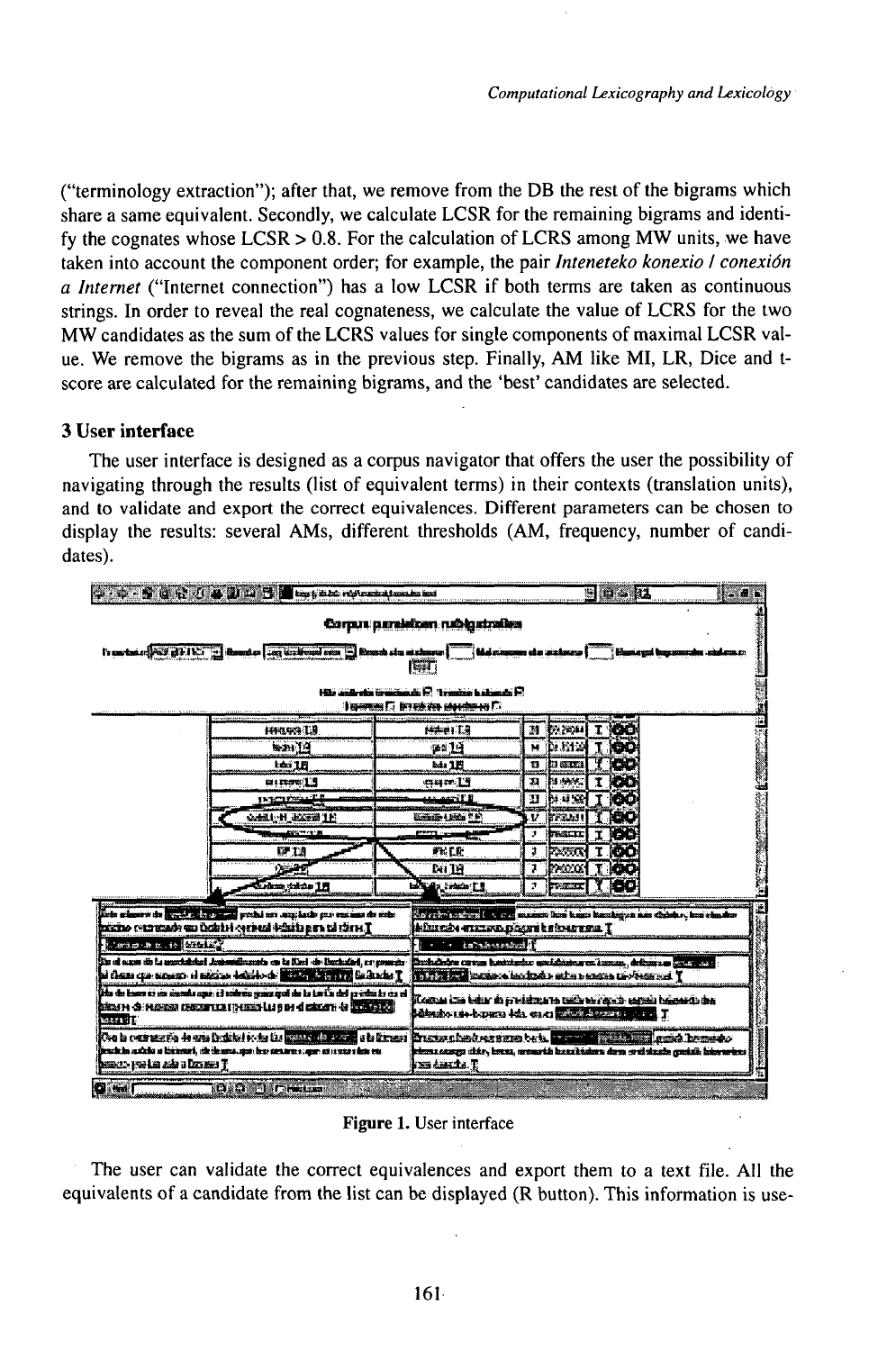ful to interpret wrong 'best' equivalences that are a result of indirect association. For example, the ones that are related to the fact that some nested candidates in one language can yield higher AM values than maximal NP when term variation is involved.

For example, in the next figure we can see that the nested term *dirección* ("address") is proposed as a equivalent for *helbide elektroniko* ("electronic address"), but the Spanish terms used in the corpus are dirección de correo ("mail address") and dirección de correo electrónico ("electronic mail address"). Further refinment of monolingual extraction procceses and selection algorithm should provide a better approach to this problem. At the moment, the user can select in the ranking list the correct equivalents for a given term.

| we will be a completely as the second of the complete of the complete second second second second second second                                                                                                                                                                                                                                                                                                                                                     |                               |                                                                                  | ल ७० घर                                                                                                                                                                                                                              |                  |  |
|---------------------------------------------------------------------------------------------------------------------------------------------------------------------------------------------------------------------------------------------------------------------------------------------------------------------------------------------------------------------------------------------------------------------------------------------------------------------|-------------------------------|----------------------------------------------------------------------------------|--------------------------------------------------------------------------------------------------------------------------------------------------------------------------------------------------------------------------------------|------------------|--|
|                                                                                                                                                                                                                                                                                                                                                                                                                                                                     | Corpus paralekem nab paizakia |                                                                                  |                                                                                                                                                                                                                                      |                  |  |
| dresian (P                                                                                                                                                                                                                                                                                                                                                                                                                                                          |                               | bridge subcoming T.D                                                             |                                                                                                                                                                                                                                      | 徽<br>51-0531     |  |
| K, BND go in CSSS SS S is S in Children & a dansaion in Science Active science                                                                                                                                                                                                                                                                                                                                                                                      |                               | 20 July 1                                                                        | Printey Castle T.P                                                                                                                                                                                                                   | 54.7383<br>w     |  |
| alimena sržinana                                                                                                                                                                                                                                                                                                                                                                                                                                                    | And Educator (1407)           |                                                                                  | <b>MARKETTI SAN</b>                                                                                                                                                                                                                  | 蠢<br>lanis       |  |
| karnas, <b>skarnas</b> ta                                                                                                                                                                                                                                                                                                                                                                                                                                           | which shingshould be mi       |                                                                                  |                                                                                                                                                                                                                                      |                  |  |
| <b>SHIRE &amp; SORG</b>                                                                                                                                                                                                                                                                                                                                                                                                                                             | bit-is richtschaft (HNz       |                                                                                  | ์ เระว <i>ั</i> ะ TR                                                                                                                                                                                                                 | <b>12 Beares</b> |  |
| indus www                                                                                                                                                                                                                                                                                                                                                                                                                                                           | Mink ruthvake 197.De          |                                                                                  | <u> Tangang Kana ya mwaka 1978, mshi wa shi na 1989 a 1980 a 1980 a 1980 a 1980 a 1980 a 1980 a 1980 a 1980 a 1980 a 1980 a 1980 a 1980 a 1980 a 1980 a 1980 a 1980 a 1980 a 1980 a 1980 a 1980 a 1980 a 1980 a 1980 a 1980 a 19</u> |                  |  |
| i dinama manar ne                                                                                                                                                                                                                                                                                                                                                                                                                                                   | Milada ratmanha 3891611       |                                                                                  | klassungan programa srubilizma badanu, uklaisi                                                                                                                                                                                       |                  |  |
|                                                                                                                                                                                                                                                                                                                                                                                                                                                                     |                               | jeh dum kerea tzadenmulas, Pasados pauzo hanab<br><b>Selon chimshalls (1831)</b> |                                                                                                                                                                                                                                      |                  |  |
|                                                                                                                                                                                                                                                                                                                                                                                                                                                                     |                               | <b>RIVERS T</b>                                                                  | Rese of Contractors of antistro assistant or Statutes<br>Curbek fixones sreguus entdirm bedica, ekita edo<br>hiku dan hana bangaranga, kasaba pang hawi:                                                                             |                  |  |
|                                                                                                                                                                                                                                                                                                                                                                                                                                                                     |                               |                                                                                  | (Dates drawn hero habouts )   Property in the Luss                                                                                                                                                                                   |                  |  |
| <b>Issued a a divide A cont</b><br>Si dilita el pregunta de corro destrucion (Inidoci: Exposso para que<br>a qilga d urdik adshe man <u>1999 d</u> i cons dibi malkar<br>la conferencia cinemata los primeiros le lesborgos a conferencial<br>je, a če biora opar voji odliča čast napolačak ji ila s načinja tekan i čar je aj a<br><b>RETURN de cerre-1 T</b><br>of and the case from mass the cy on an increased de correct stationing<br>Jestém en missierdes T |                               |                                                                                  | kordonudeni danške T<br>And the commission of she are another factor.<br>home, bort est letten eber inhalte. I                                                                                                                       |                  |  |
|                                                                                                                                                                                                                                                                                                                                                                                                                                                                     |                               |                                                                                  | THE TELEVISION OF CALIFORNIA CO.<br>रेल्ला, एका रात दिवेष प्रतीनर स्त्रिवेदी हा सामनिका, समितीय भी<br>Arantur © sakura, kiteaik santala kosozatan da.<br><b>SECONE, EXCALUSION, "T</b>                                               |                  |  |
| d seader get free ader de @ es 14 22222 de corre derteuro.<br>štratska na minostodno polomsko povi minoratske tak iz najbra - Ac metro-<br>instances site and a parabolic $\gamma$ is report the last section . $\Gamma$<br><b>INSTALL CONTROLLER</b>                                                                                                                                                                                                               |                               |                                                                                  | <b>THE SECRET TO T</b>                                                                                                                                                                                                               |                  |  |

Figure 2. Ranking of equivalents for a candidate of a given language

## **4 Evaluation**

A manually tagged translation memory from Euskaltel has been used as a reference for evaluation (10.900 segments; es: 153.163 words; eu: 110.165 words). Figure 3 represents the precision results for the first 5,000 selected pairs of candidates. The best results are obtained using LR (up to  $80\%$  precision).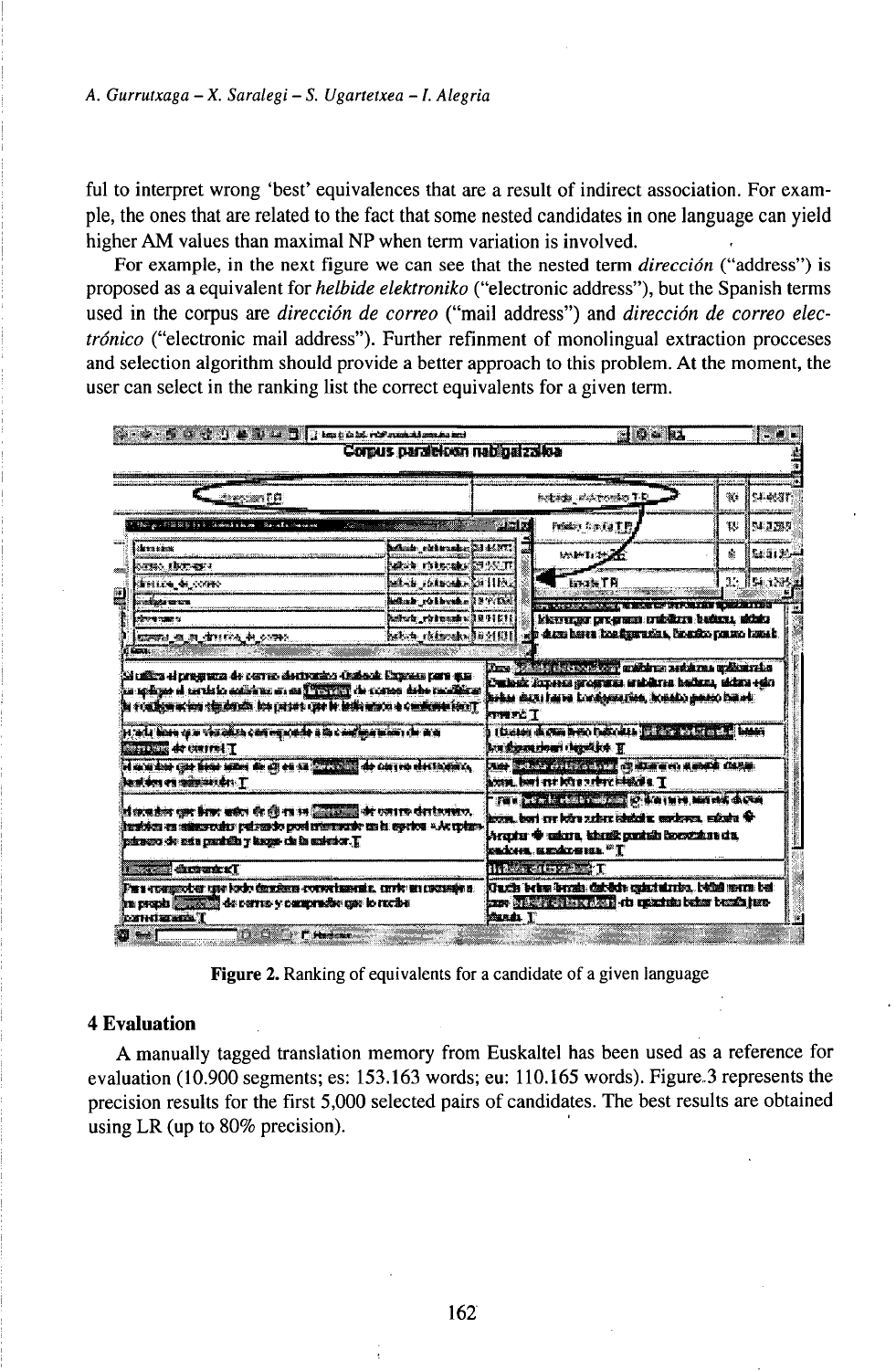

 $\overline{1}$ 

Figure 3. Precision results for the first 5,000 best pairs of candidates

Precision results are quite good. Candidates pairs from single term segments are very reliable equivalents, and cognates with LCSR  $> 0.8$  show very good performance; candidates with cognates in reversed order are extracted efficiently (see figure 4). Thus, the use of both heuristics in a greedy algorithm based on the single translation hypothesis is adequate.

|                                                                                                                                                                                                                                                                                                                                                                                                                                             |                                                                                                                                                                                                                                                                                |   | Ploto le                                     |   |                    |
|---------------------------------------------------------------------------------------------------------------------------------------------------------------------------------------------------------------------------------------------------------------------------------------------------------------------------------------------------------------------------------------------------------------------------------------------|--------------------------------------------------------------------------------------------------------------------------------------------------------------------------------------------------------------------------------------------------------------------------------|---|----------------------------------------------|---|--------------------|
| Corks compart from Disclosion for the Monday in their lines of existence unity of the member of sheets of                                                                                                                                                                                                                                                                                                                                   | Corpus marakkan nabigat palaa                                                                                                                                                                                                                                                  |   | Magnesium sin al cone a [                    |   |                    |
|                                                                                                                                                                                                                                                                                                                                                                                                                                             | Horsed Emergen extern 100<br>Thatrees of the statistic distance of the statistic DM                                                                                                                                                                                            |   |                                              |   |                    |
| 路线管理器                                                                                                                                                                                                                                                                                                                                                                                                                                       | DEILE                                                                                                                                                                                                                                                                          |   | <b>District Control</b>                      |   | (www               |
| <b>EKARELL CH</b>                                                                                                                                                                                                                                                                                                                                                                                                                           | <b>EXHIBITE</b>                                                                                                                                                                                                                                                                |   | к розчани                                    |   | 1760               |
| standi unu E.B.                                                                                                                                                                                                                                                                                                                                                                                                                             | tension LE                                                                                                                                                                                                                                                                     |   | d parment                                    |   | $I$ 60             |
| <b>BEATHER</b> IS NO                                                                                                                                                                                                                                                                                                                                                                                                                        | <b>HAVEISPEN TEL</b>                                                                                                                                                                                                                                                           |   | a bostana                                    | Ŧ | تهي                |
| <b>THERE A SATISFIES ON IN</b>                                                                                                                                                                                                                                                                                                                                                                                                              | BSO FILOOPEPIA                                                                                                                                                                                                                                                                 |   | <b>TELETIN</b>                               |   | I(50)              |
| expression Tity                                                                                                                                                                                                                                                                                                                                                                                                                             | <b>PARTICULE</b>                                                                                                                                                                                                                                                               |   | $B$ Pay Fre                                  |   | $\mathbf{T}^{(n)}$ |
| <b>VETCHING &amp; AL</b>                                                                                                                                                                                                                                                                                                                                                                                                                    | <b>ISSUED: 1 11</b>                                                                                                                                                                                                                                                            |   | 5. POWER                                     |   | T DO               |
| letenskervez ka die plaita 1181                                                                                                                                                                                                                                                                                                                                                                                                             | <b>Allament reviews</b>                                                                                                                                                                                                                                                        |   | # Popular                                    | T | 195                |
| <b>MODERNIE H</b>                                                                                                                                                                                                                                                                                                                                                                                                                           | <b>INISYSES IF</b>                                                                                                                                                                                                                                                             | 整 | <b>NEW WAY</b>                               |   | <u>moo</u>         |
| evorino Efi                                                                                                                                                                                                                                                                                                                                                                                                                                 | swinner.                                                                                                                                                                                                                                                                       |   | <b>POST PARK</b>                             |   | T <b>OU</b>        |
| <b>IEXEDS STR</b>                                                                                                                                                                                                                                                                                                                                                                                                                           | <b>最新天线</b>                                                                                                                                                                                                                                                                    |   | n jingmaan                                   | Ŧ | TG O               |
| कल्यात है मि                                                                                                                                                                                                                                                                                                                                                                                                                                | приказ Г.Н.                                                                                                                                                                                                                                                                    |   | $\overline{1}$ $\overline{1}$ $\overline{1}$ |   | <b>TIOO</b>        |
|                                                                                                                                                                                                                                                                                                                                                                                                                                             |                                                                                                                                                                                                                                                                                |   |                                              |   |                    |
| Use Faskelly, S.A. re he considered a sense and since the<br><b>Construction of the Viere, right or operators</b><br><u> Die Die Bilder von der der der Schrijver van die gewensen die gewensen die gewensen die gewensen die gewensen ge</u><br><u>ی بان که از به بار مرتباط <sub>د</sub> بند؟ از بدن مخورشده به دادن</u><br><b>jeznali gar del criano y as di norris de la recircia del ca gran si</b><br>buvisin mundo di ukomalariki. T | Redakti, AA Raska filmin "A bili territori period" ("I baharta di ki,<br>iu, ma ma hilamak Sana arra, Brita ilirin da<br>begünia natuk gama serita kilena m bakat. Daram i<br>skaslan zbermenin doʻn kemo, itu ditiril bilind<br>didasesibus estatu sentrentsio relido muna. T |   |                                              |   |                    |
| bolignara pera printa guntanal memba da bas proposition e la f<br>i filman sistema mendialah kepada dengan pelakan katang<br>to a contract and probabilities, education experiences,<br>interijsk, med datur jarn, prekonistona, stab  T<br>en berno de receben, erb., . T.<br>$D = L_{\text{rel}}$ $D = 300 \, \text{U}$ $T$ was described as present                                                                                      |                                                                                                                                                                                                                                                                                |   |                                              |   |                    |

Figure 4. Cognate extraction: candidates pairs with cognates in reverse order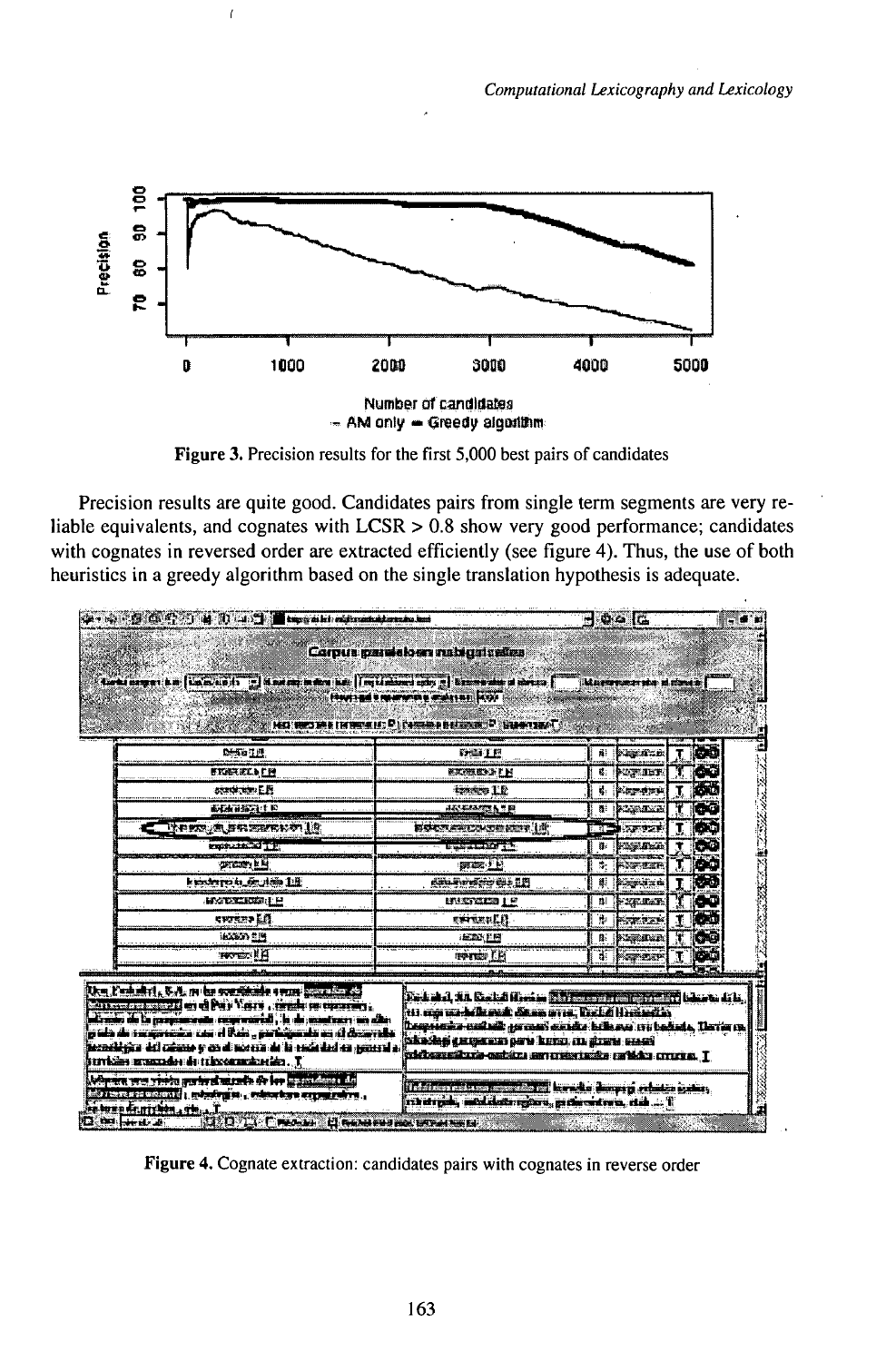However, the performance with association measures is more irregular than the previous similarity functions, due to the presence of indirect associations. Some of them are natural. Others are caused by the use of different term extractors that produce a little imbalance on the bigram extraction. Despite this problem, the use of monolingual term extractors is satisfactory for the detection of the equivalences between multiword terms or terms with different word length (1:1, n:m and n:m). The next figure shows the case of *número de móvil I telefono* mugikorraren zenbakia ("mobile phone number") and llamada en conferencia / konferentziadei ("conference call").

| GILD MICHAEL AC DETECTOR PROVIDE                                                                                                                                                                                                                                                                                                                                                      | 同口を図                                                                                                                                                                                          |    | ر جو ارا       |  |  |  |
|---------------------------------------------------------------------------------------------------------------------------------------------------------------------------------------------------------------------------------------------------------------------------------------------------------------------------------------------------------------------------------------|-----------------------------------------------------------------------------------------------------------------------------------------------------------------------------------------------|----|----------------|--|--|--|
| Corpus paraleloen nabigatzailea                                                                                                                                                                                                                                                                                                                                                       |                                                                                                                                                                                               |    |                |  |  |  |
| capacidad da 90 Meta T.R                                                                                                                                                                                                                                                                                                                                                              | azik srinê neh T FC                                                                                                                                                                           | ÷. | 27.83          |  |  |  |
| traisicós T.R.                                                                                                                                                                                                                                                                                                                                                                        | irudaasin T A                                                                                                                                                                                 | A. | 控制的            |  |  |  |
| Fundaciones del Per Vesco TR                                                                                                                                                                                                                                                                                                                                                          | gunan metah tartasa T.R                                                                                                                                                                       | 灄  | 27.74          |  |  |  |
| <b>Cardida, era contenerata T R</b>                                                                                                                                                                                                                                                                                                                                                   | ksekennisia dell'I R                                                                                                                                                                          |    | h7.65          |  |  |  |
| ≒ <u>ugiyuuro da mosil T R</u>                                                                                                                                                                                                                                                                                                                                                        | behalteren reugikturteren, markt sich T. F.                                                                                                                                                   | л. | セアカト           |  |  |  |
| convection T FC                                                                                                                                                                                                                                                                                                                                                                       | newiren 18                                                                                                                                                                                    | d. | 27.50          |  |  |  |
| <b>Reden T R</b>                                                                                                                                                                                                                                                                                                                                                                      | <b>Redes T R</b>                                                                                                                                                                              | 4. | 27.42          |  |  |  |
| Majora Casticus T R                                                                                                                                                                                                                                                                                                                                                                   | atengabako bebelurtra T.R                                                                                                                                                                     | 7  | <b>DAT RES</b> |  |  |  |
| 1:1 fax piileară una carâtula do Ameria con eu<br><b>NUMBER OF STRIPS</b>                                                                                                                                                                                                                                                                                                             | Paark Amenaren kuratula bat erekuliko du zune.<br>$\rm 1$ deiaso muzikaturan zarbaian bu $\rm T$                                                                                              |    |                |  |  |  |
| Fuskakel Mytl-en Aamez Onkandunko Txanelaren<br>Con la Taricia Prejago de Euskaliei Móvil<br>podrà saber de manera gramin el el minimit.<br>bishez, deim behar dirain is all reconsiderations.<br><mark>a ko j</mark> al gae va a llarar es un arrivan Euskaliel <mark>vari attu</mark> Brakaliel Modr'Arsana-sun zeaboki bui den<br><b>Móvil(Amera T</b><br>jekin ehal izmgo dusa. T |                                                                                                                                                                                               |    |                |  |  |  |
| Pero occaente que si dimante el periodo de<br>kvildez no efectu ninguru secarga, su tarkva<br><b>SIM quedaru inoperativa, perdera va <mark>a</mark>ttras a la</b><br>The special relationship of the control of the state of the state of the state of the state of the state of the<br>$\mathbb{R}$ and $\mathbb{R}$<br><b>COLORED FUNCTION</b>                                      | Giozoan izm balkat otzen-akhat kangarit egiten ez<br>baduzu zure SIM txartela ez-operatibo pemrako delo<br>oni da istorica ne ci sua distribuito e ci di<br>bemsen dimmedika wanka dininki. T |    |                |  |  |  |

Figure 5. Extraction of n:m pairs

On the other hand, it should be noted that recall is not so satisfactory (50% for the first 5,000 candidates). This could be partly explained by the fact that the expected bilingual extraction recall is the product of both monolingual recalls. As Freeling's recall is 82% and Er*auzterm*'s is 85%, the maximum recall that the bilingual extraction could reach is 69%.

### 5 Conclusions and future work

ELexBI provides the lexicographer and terminologist with a basic tool for bilingual lexicon extraction from Spanish-Basque translation memories. Precision results are acceptable,